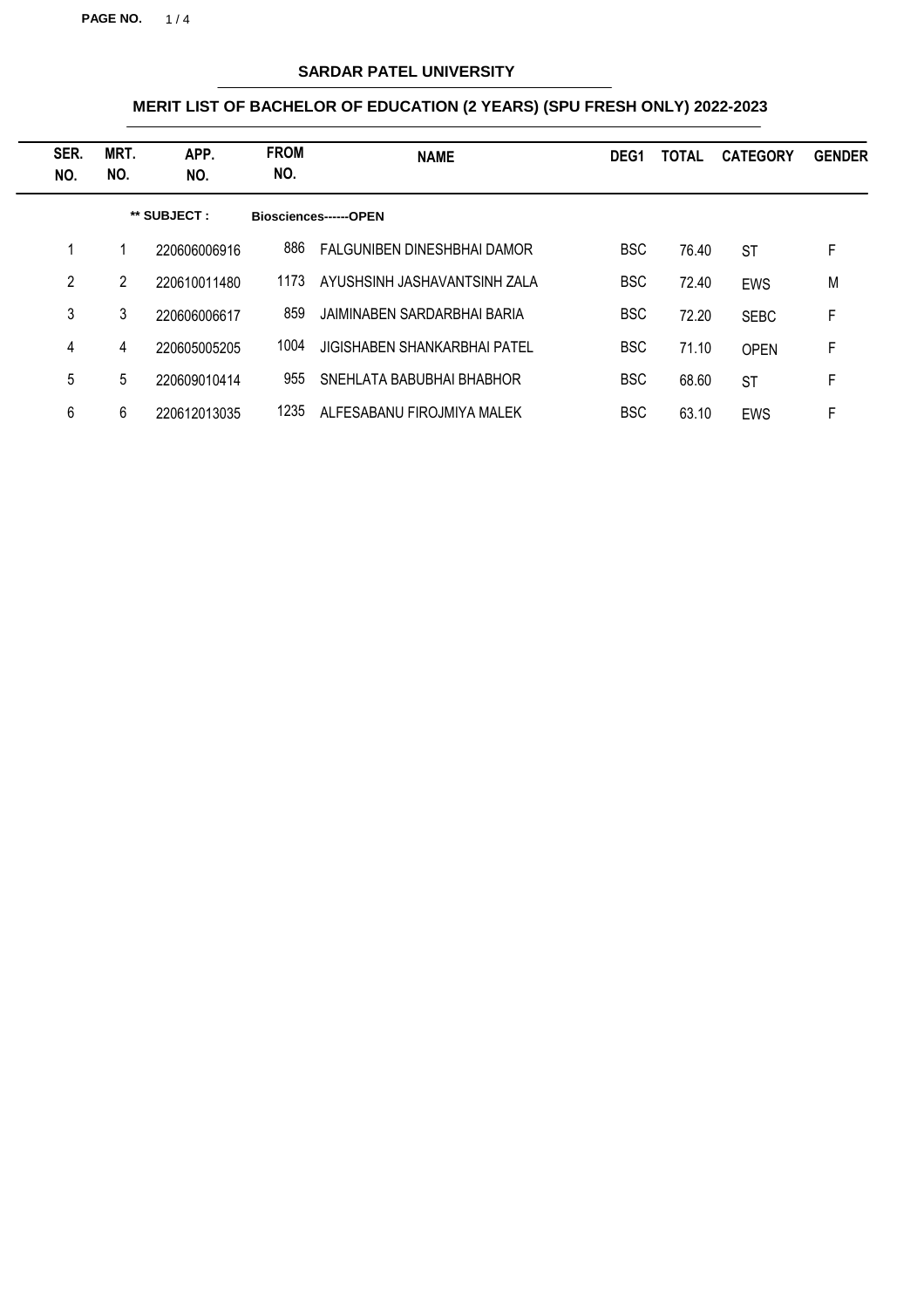**PAGE NO.** 2 / 4

## **SARDAR PATEL UNIVERSITY**

| SER.<br>NO. | MRT.<br>NO. | APP.<br>NO.  | <b>FROM</b><br>NO.  | <b>NAME</b>                 | DEG <sub>1</sub> | TOTAL | <b>CATEGORY</b> | <b>GENDER</b> |
|-------------|-------------|--------------|---------------------|-----------------------------|------------------|-------|-----------------|---------------|
|             |             | ** SUBJECT : | Biosciences------ST |                             |                  |       |                 |               |
|             |             | 220606006916 | 886                 | FALGUNIBEN DINESHBHAI DAMOR | <b>BSC</b>       | 76.40 | <b>ST</b>       | F.            |
| 2           | 5           | 220609010414 | 955                 | SNEHLATA BABUBHAI BHABHOR   | <b>BSC</b>       | 68.60 | <b>ST</b>       |               |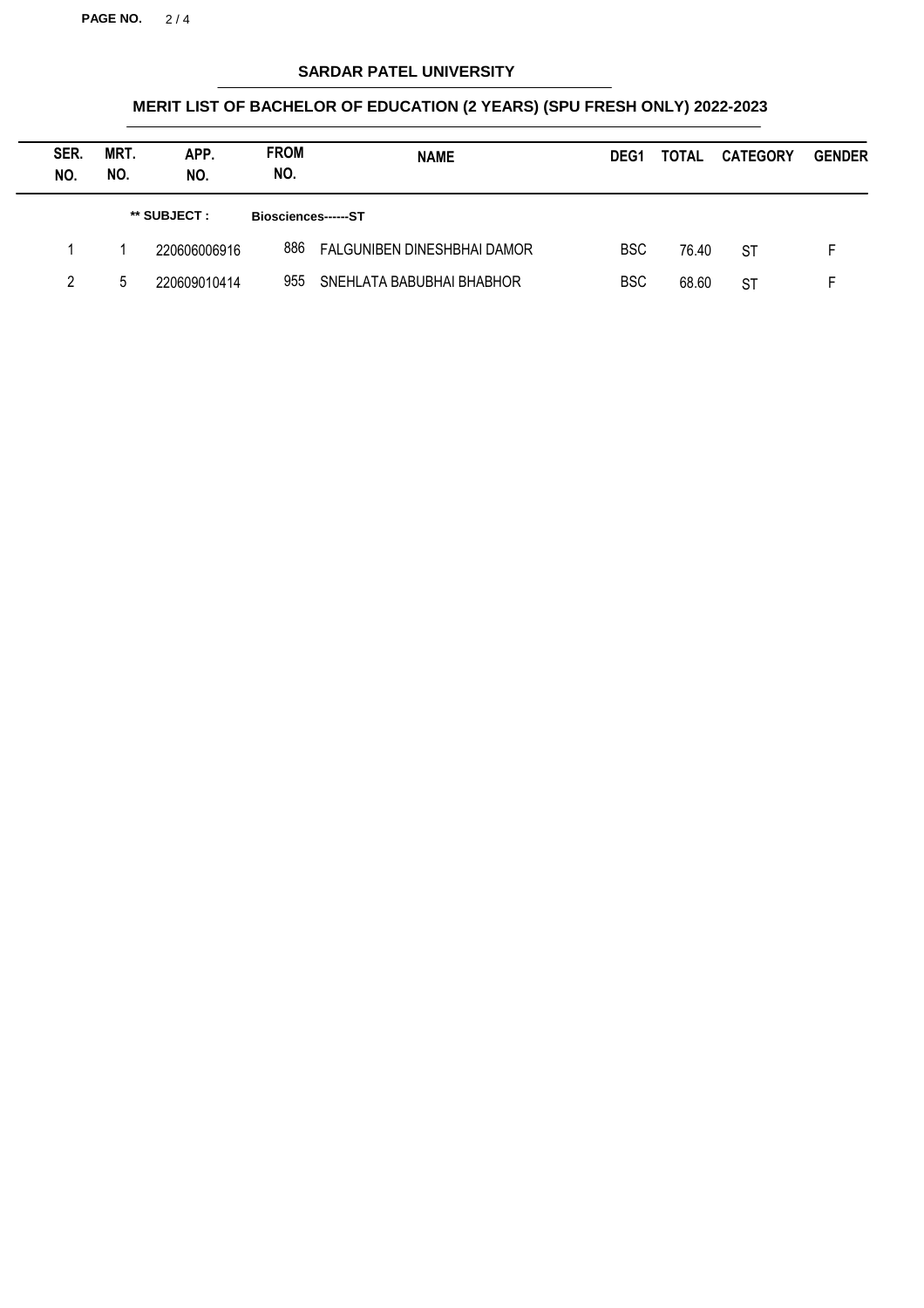**PAGE NO.** 3 / 4

## **SARDAR PATEL UNIVERSITY**

| SER.<br>NO. | MRT.<br>NO.  | APP.<br>NO.  | <b>FROM</b><br>NO. | <b>NAME</b>                 | DEG <sub>1</sub> | <b>TOTAL</b> | <b>CATEGORY</b> | <b>GENDER</b> |
|-------------|--------------|--------------|--------------------|-----------------------------|------------------|--------------|-----------------|---------------|
|             | ** SUBJECT : |              |                    | Biosciences------SEBC       |                  |              |                 |               |
|             |              | 220606006617 | 859                | JAIMINABEN SARDARBHAI BARIA | <b>BSC</b>       | 72.20        | <b>SEBC</b>     |               |